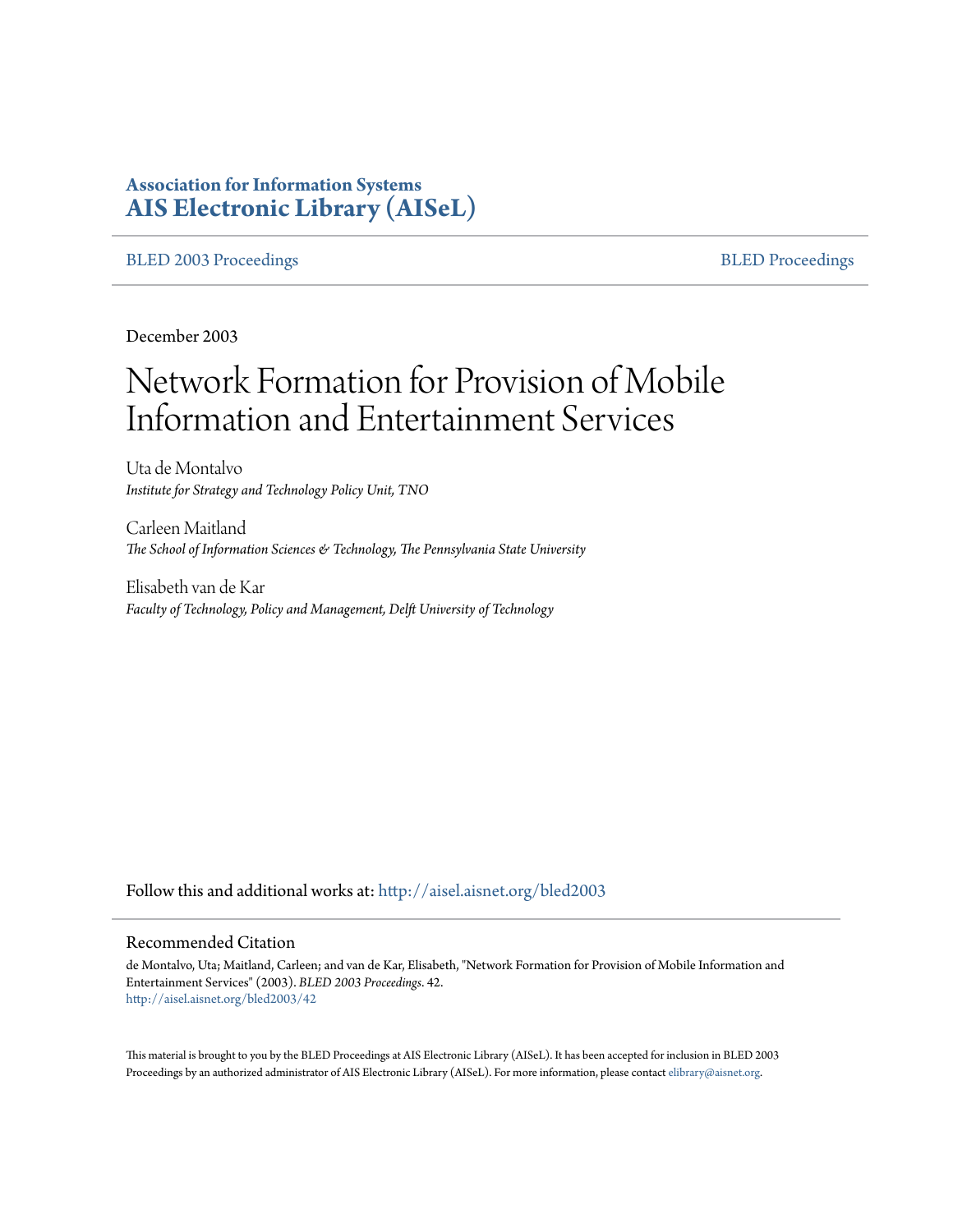# **16th Bled eCommerce Conference**

#### **eTransformation**

Bled, Slovenia, June 9 - 11, 2003

# **Network Formation for Provision of Mobile Information and Entertainment Services<sup>1</sup>**

#### **Carleen F. Maitland**

The School of Information Sciences & Technology, The Pennsylvania State University, United States CMaitland@ist.psu.edu

#### **Elisabeth A.M. van de Kar**

Faculty of Technology, Policy and Management, Delft University of Technology, The Netherlands E.A.M.Vandekar@tbm.tudelft.nl

#### **Uta Wehn de Montalvo**

Institute for Strategy and Technology Policy Unit, TNO, The Netherlands WehndeMontalvo@stb.tno.nl

#### **Abstract**

l

*The mobile telecommunications industry is undergoing rapid change, which is increasing the interdependency of firms in the sector. This trend increases the likelihood that mobile information and entertainment services will be delivered through inter-organizational networks of firms. These networks are the topic of this research. In this research we examine network formation and the influence of business models on this process. Using*  data from five case studies of mobile service networks, we examine in particular the *influence of both revenue models and network membership benefits on network formation. The results demonstrate a link between business models and network formation. We find that at this time the benefits of network membership appear to have a greater influence on network formation than do revenue models. In conclusion we discuss the implications of these findings for research on both network formation and business models, as well as managerial implications.* 

 $<sup>1</sup>$  The research reported in this paper is part of the BITA (Business models for Innovative Telematics</sup> Applications) project. In the BITA project the Telematica Instituut co-operates with Delft University of Technology and TNO-STB. We acknowledge the efforts of our colleagues who worked on this part of the project, including Sander Hille and Edward Faber of the Telematica Instituut; and Richard Hawkins, Pieter Ballon and Wouter Hoff of TNO-STB; and Harry Bouwman of Delft University of Technology. The BITA project and its objectives are documented at the Telematica Instituut Web site: http://bita.telin.nl.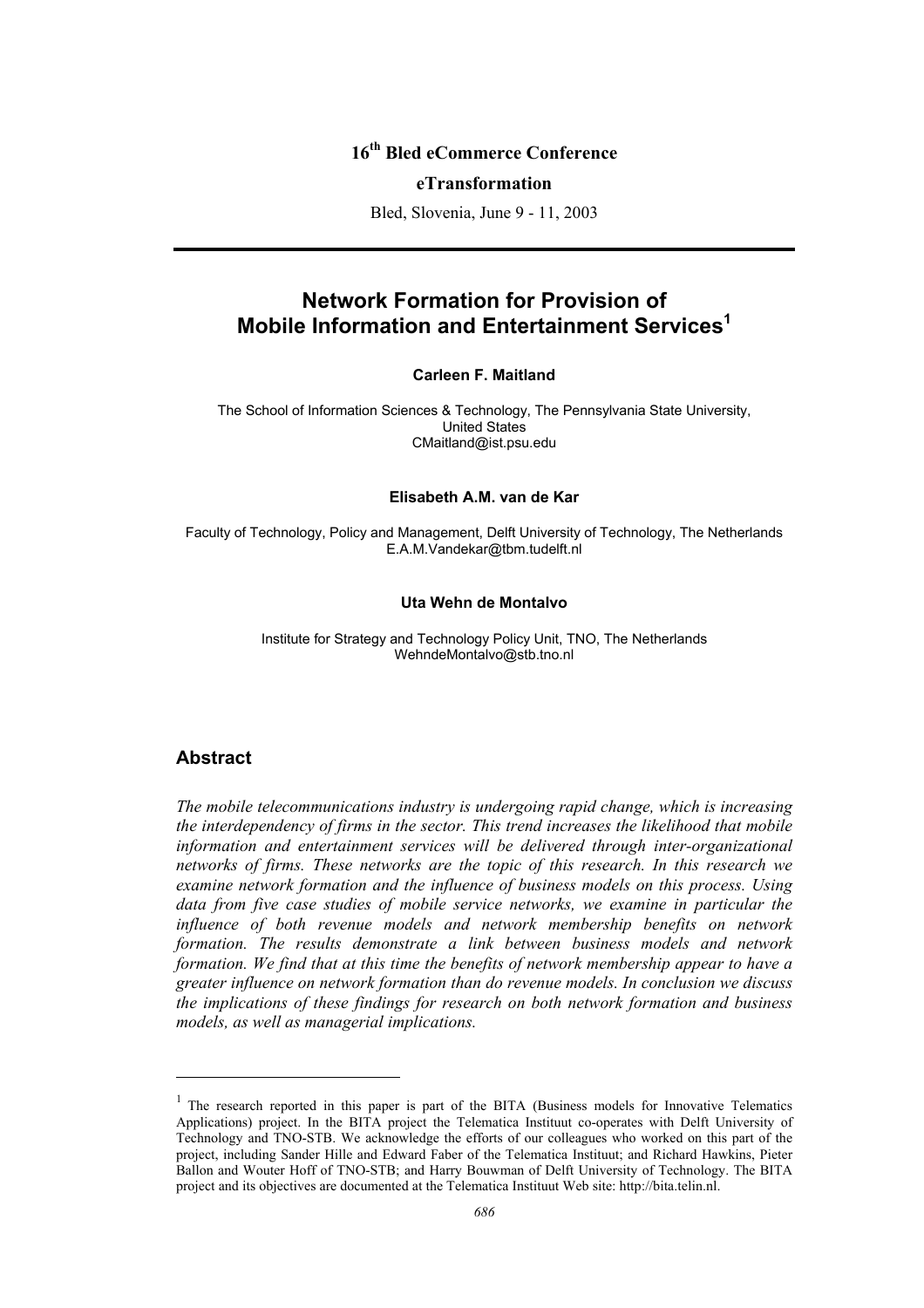## **1. Introduction**

*"We no longer know what we know about the formation of interorganizational networks."* 

 $\sim$ Christine Oliver 1990 $\sim$ 

One of the most frequently cited reasons for firms coming together to form cooperative relations is the increasing interdependence of critical resources (Gulati and Gargiulo 1999). Currently, the rapid change in mobile telecommunication technologies, which in turn creates opportunities for new services, is increasing the interdependency of firms in the mobile sector. Traditional critical resources such as mobile network infrastructure and handsets are now joined by assets such as innovative content, middleware and locationbased technologies. Furthermore, the resource interdependencies are intensified by, among other things, capital and human resource constraints compounded by time-tomarket pressures. The result is that the provision of information and entertainment services to mobile devices is often accomplished through inter-organizational networks of firms.

While increasing interdependencies may drive network formation in general, each network will also be shaped by various relationship-specific factors (Oliver 1990). In order to react to the increasing time-to-market pressures mobile firms are faced with the need to quickly identify innovative sources of content. Furthermore, the provision of such content will likely require a diverse set of firms with various media and technology skills to make service provision possible. Naturally these services must consider what customers want as well as how much they are willing to pay. For these reasons, networks formed for the provision of mobile information and entertainment services present a unique opportunity for the study of network formation. In doing so, we aim to build upon the work of researchers such as O'Farrell & Wood (1999) and Madhok and Tallman (1998), who integrate the customer and value creation, respectively, into theories of interorganizational relations.

In particular, the research reported on here addresses the following questions: How are interfirm networks for mobile services provision formed? More specifically, what is the role of the business model in the service network formation? We begin with a discussion of the literature on interorganizational networks and network formation. Next we introduce a model which proposes that specific elements of a business model such as the revenue model and the benefits of network membership, are drivers of network formation. In section three we present case studies of five mobile information and entertainment service networks as well as the results of the analysis. In section four we discuss our conclusions, theoretical and managerial implications, and make recommendations for future research in this area.

# **2. Service Network Formation & Business Models**

The formation of networks for the provision of mobile information and entertainment services occurs in a context where organizations are increasingly reaching beyond their borders to establish cooperative relations (Castells 1996; Wigand, Picot et al. 1997). In the following sections we discuss the research on inter-organizational networks and provide a definition of interfirm service networks, the focus of our research. Next we offer a model that connects network formation to the business models for mobile services. Finally, we outline our method for testing this model.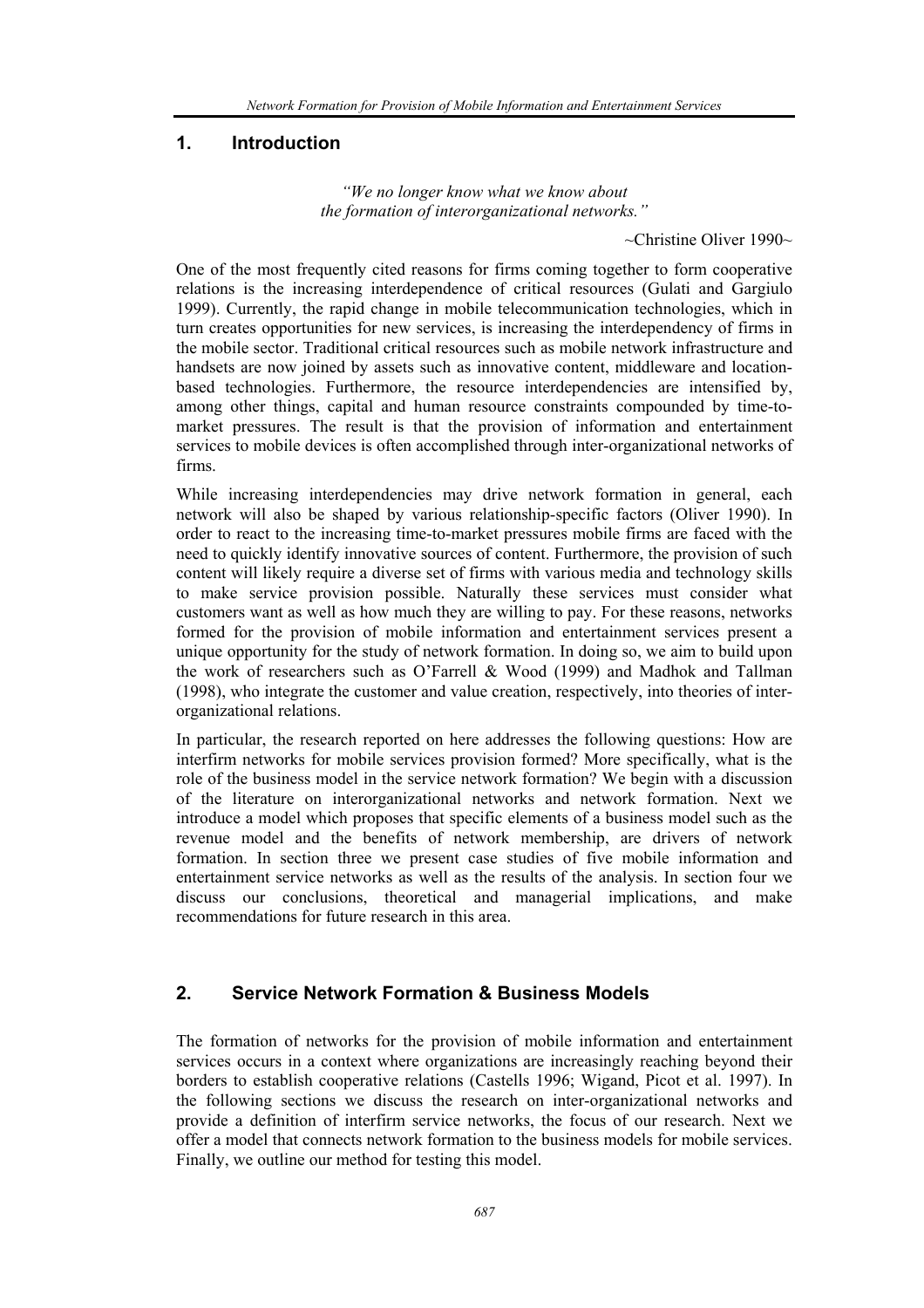#### *2.1 Network Definitions*

Inter-organizational networks, relations between firms that extend beyond the dyad or triad, come in many forms, such as business groups (Granovetter 1994), cooperative and governance networks (Wigand, Picot et al. 1997), constellations (Jones, Hesterly et al. 1998), network enterprises (Castells 1996), trade associations (Oliver 1990,), and strategic networks (Gulati, Nohria et al. 2000). These various forms can be differentiated based on the patterns of interaction in exchange among the members, as well as the flows of resources between them (Jones, Hesterley et al. 1997).

Networks can also be differentiated based on characteristics of the members. If we consider a limited set of organizations, *firms*, this creates a more narrow set of network relations: the *interfirm network*. Sydow and Windeler (1998) define an interfirm network as an institutional arrangement among distinct but related for-profit organizations which is characterized by (1) a special kind of (network) relationship, (2) a certain degree of reflexivity, and (3) a logic of exchange that operates differently from that of markets and hierarchies. The network relationship is typically complex and reciprocal and reflexivity implies problem solutions often require inter-firm coordination. The logic of exchange is one that combines cooperative and competitive elements, dependency and autonomy as well as trust and control.

A network must also have limits that define its membership. One such limit is the goal of the network, with network membership being established by each individual firm's contribution to the attainment of this goal (Jones, Hesterly et al. 1998). By this approach, a service network will be limited to those firms actively involved in the provision of the service.

Thus, based on the general interfirm network definition of Sydow and Windeler (1998) we propose the following definition: *An interfirm service network incorporates network relations, reflexivity and the logic of network exchange into an organizational form whose goal is the provision of a specific service.* Interfirm service networks differ from inter-organizational service networks in that the entities are for-profit. They differ from the more general strategic networks in the specificity of their goal and hence their scope. An interfirm service network will also differ based on the special nature of services vis-àvis physical products. In particular, the production of services differs in terms of employee discretion, the object of transformation, tangibility of the product and the extent of customer involvement in the production process (Cook, Goh et al. 1999). This involvement of the customer in the service production process, also known as 'customersupplier duality' (Sampson 2000), increases the likelihood that customers are also members of an interfirm service network.

#### *2.2 Network Formation and Business Models*

There is still much to be discovered about interfirm networks and recent investigations explore a variety of issues such as how and why they are formed (Sydow, van Well et al. 1998), their optimal configuration (Jackson and Wolinsky 1996), how they operate (Jones, Hesterly et al. 1997), implications of members' characteristics and vice versa (Brown and Hendry 1998; Hite and Hesterly 2001), the performance of the network (Sydow and Windeler 1998), the implications of network membership for firms (Gulati, Nohria et al. 2000), and how and why networks change (Jones, Hesterly et al. 1998; Hite and Hesterly 2001). The context of the mobile industry presents an interesting case for many of these research issues, however given the relative youth of the service networks, it is an ideal time to study the factors influencing their formation.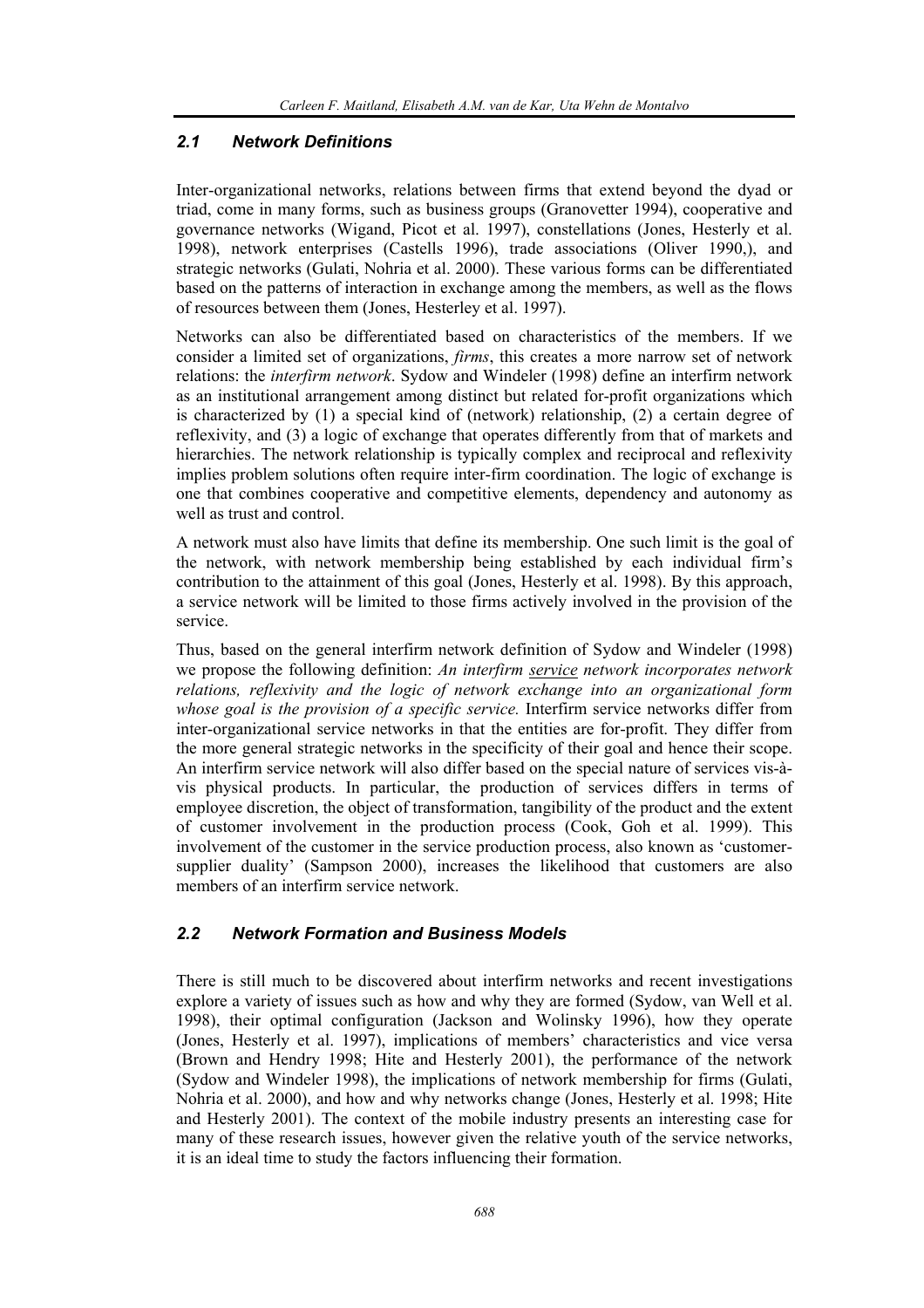The research on network formation posits that a range of factors, both exogenous and endogenous to the network itself, drive the formation. Exogenous factors include those such as industry structure (Sydow, van Well et al. 1998) and resource interdependencies (Gulati and Gargiulo 1999), while endogenous factors include explicit entry conditions (Dyer and Nobeoka 2000) and common interests among potential members (Doz, Olk et al. 2000). There is an interplay between these exogenous and endogenous factors creating a recursive process by which networks are formed and change (Sydow, van Well et al. 1998; Gulati and Gargiulo 1999; Gulati, Nohria et al. 2000).

In this research we focus on endogenous factors leading to the formation of interfirm service networks. Similar research on the formation of networks for R&D found that the formation process is either emergent, deriving from common interests and environmental interdependence, or it is engineered, with a triggering entity actively recruiting members (Doz et al. 2000). In the formation of interfirm service networks, with their clearly defined goals, the common interests and interdependencies associated with the emergent process are likely to be defined in the business model for the service.

A business model is the organization (or 'architecture') of product, service and information flows and the sources of revenues and benefits for suppliers and customers (Timmers 1998). As such a business model has limited scope and does not include, for example, the overall marketing strategy or general strategic orientation of the firm. Although the contribution of the business model concept continues as a topic of debate, in a review of the literature Hawkins (2002) found that business models differ from other strategic plans in that they are inherently oriented to the process of *linking* new technological environments to business strategies and that the logic of business model development is linked closely to perceptions of *value* and especially to how new value propositions can be made to the market.

Therefore the business model for a particular service is likely to form the basis for common interests and interdependencies. Furthermore, given the network nature of mobile communications services and the position of the network operator in the industry, it is probable that operators will act as the triggering entity, gathering partners to fulfil roles necessary for provision of the service. Thus, as shown in Figure 1, we propose that the formation of mobile information and entertainment interfirm service networks will be driven by exogenous and endogenous factors. In this article we focus on the endogenous factor of the business model and its 'revenue model' and 'benefits' characteristics in particular.



*Figure 1: Drivers of Network Formation* 

#### *2.3 Research Method*

The networks for mobile services discussed in this research are limited to mobile information and entertainment services. As depicted in Figure 2, *mobile information and*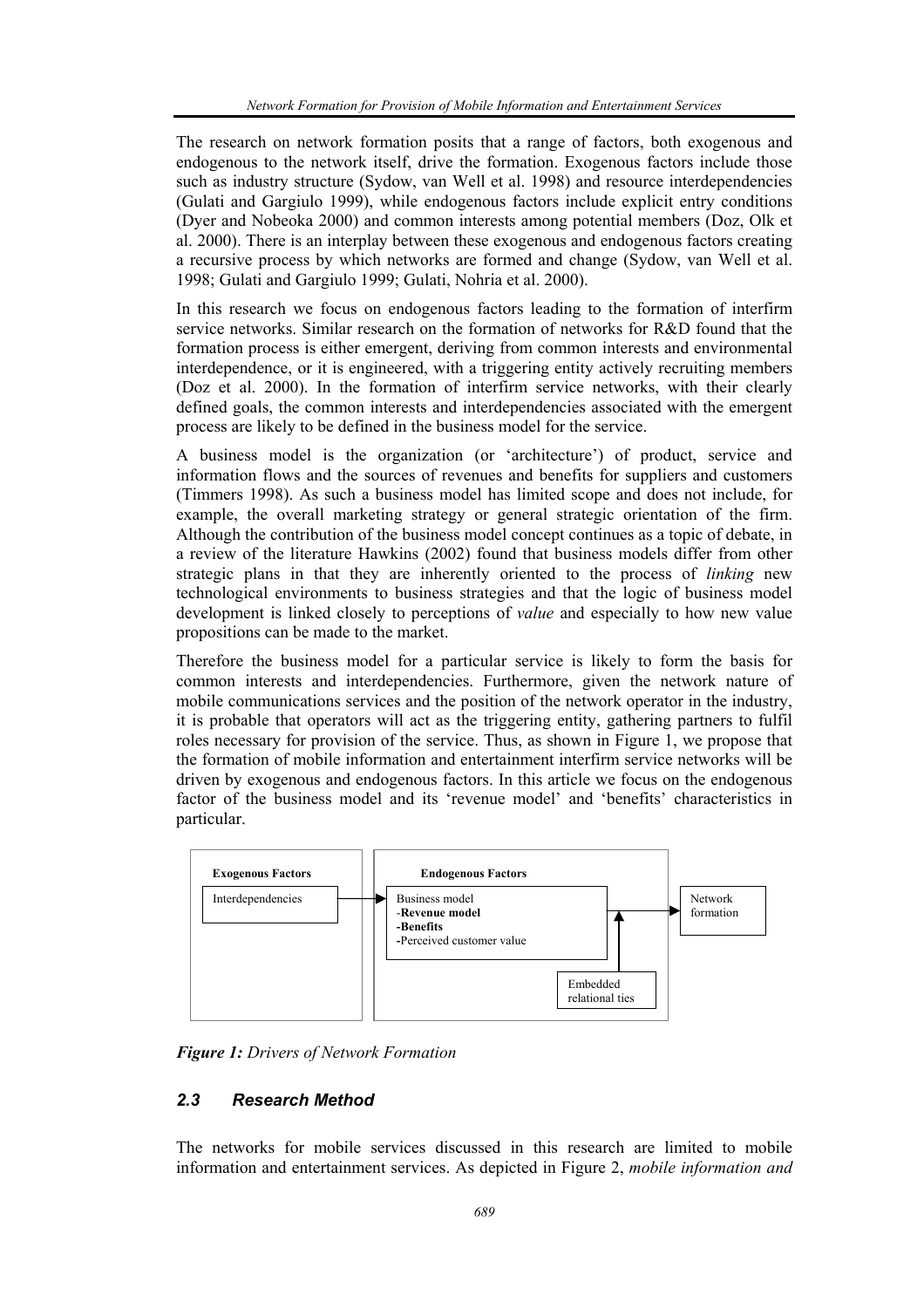*entertainment services (MIES)* (category 2) are a subset of the broader category of *mobile services* (category 1), which are simply services made available to mobile users independent of the type of network (GPS, public switched mobile network, etc.). As defined here, mobile information and entertainment services require a connection to a network, which is in turn connected to the Internet. Currently, the dominant mode of access is through the mobile telecommunications network infrastructure connected to the fixed public switched network.



*Figure 2: Mobile Information & Entertainment Services Domain* 

In this research we also consider information and entertainment services that are based on location information. In general *location based services* can be offered through the mobile telecommunications network (category 3), independent of this network (4) and also in a fixed environment  $(5)^2$ . Of interest to this research are services offered in the domain of category 2 (mobile information and entertainment services) and category 3 (location based mobile services) offered over the mobile telecommunications network.

Within this context, we identified five mobile information and entertainment service networks. The services were offered to end-users in three European countries: in the Netherlands, Germany and Sweden. To understand the service network composition and the reasons behind network formation, interviews were held during the summer and fall of 2002. For each service, depending on the network size, interviews were held at between two and five firms. At each firm, the interviewees were typically managers in charge of the relationship with the external partners associated with the particular service. Data from interviews were supplemented with information from company websites, industry reports and academic literature. Table 1 provides an overview of the service network cases.

l

<sup>&</sup>lt;sup>2</sup> Location-bound services are ICT services that are valuable to users in the context of fixed locations, like buildings, living quarters or spaces related to public infrastructure.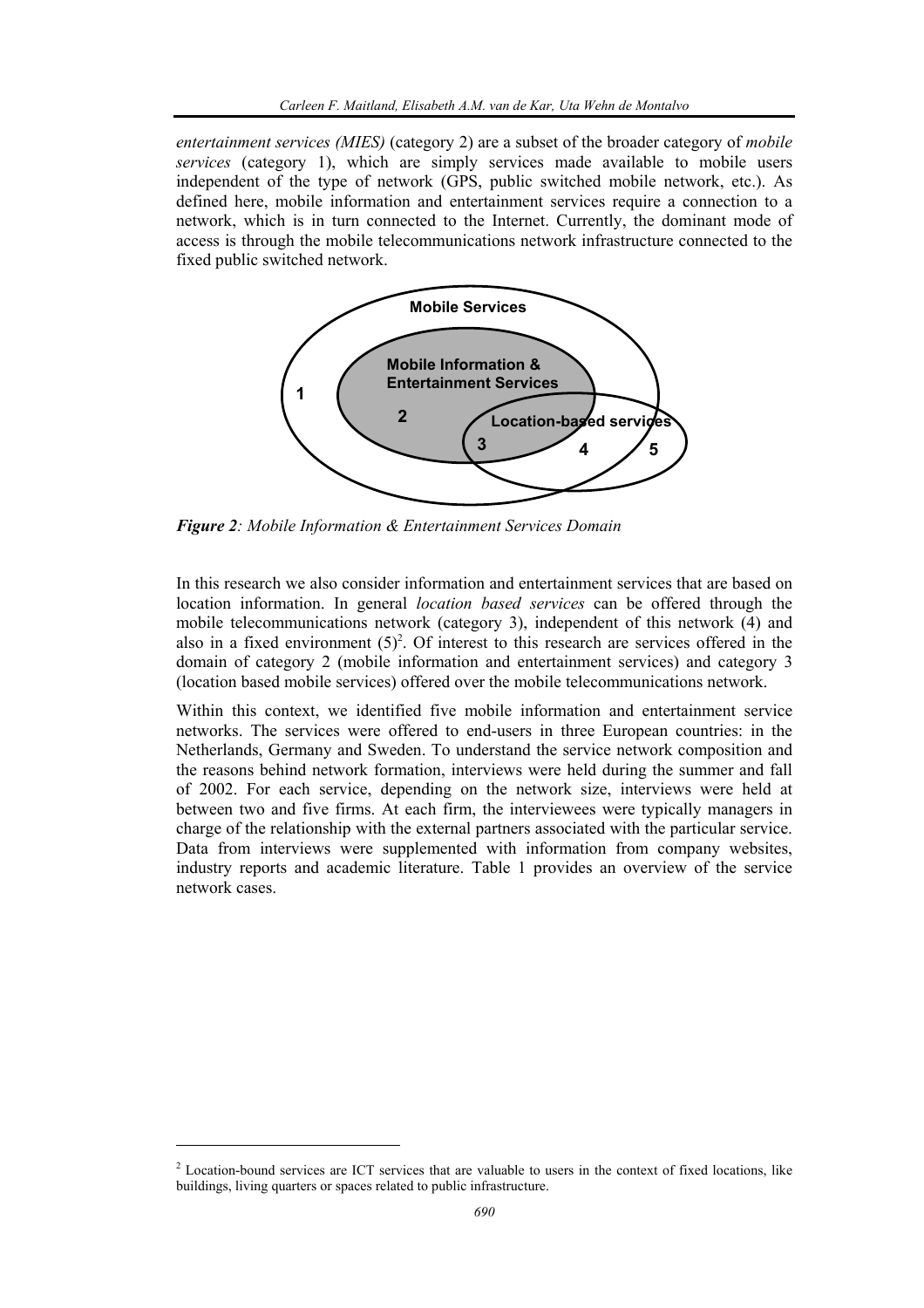|                              | <b>General MIES</b>             |                            | <b>Location-based MIES</b> |                                      |                                |  |
|------------------------------|---------------------------------|----------------------------|----------------------------|--------------------------------------|--------------------------------|--|
| <b>Service</b>               | i-mode<br><b>MyBabes</b>        | i-mode<br>Radio 538        | i-mode<br>Finder           | <b>LBS</b><br>directory <sup>3</sup> | <b>Botfighter</b>              |  |
| Content                      | Erotic<br>pictures and<br>games | Ringtones                  | Find-<br>the-<br>nearest   | Find-the-<br>nearest                 | Multi-actor<br>Game            |  |
| #<br>interviews<br>(# firms) | 2(2)                            | 3(3)                       | 6(3)                       | 6(4)                                 | 5(5)                           |  |
| Country                      | The<br>Netherlands              | The<br>Netherlands         | Germany                    | confidential                         | Sweden                         |  |
| <b>Network</b>               | <b>GPRS</b>                     | <b>GPRS</b>                | <b>GPRS</b>                | GSM and<br><b>GPRS</b>               | GSM and<br><b>GPRS</b>         |  |
| <b>Device</b>                | i-Mode<br>handset<br>(NEC)      | i-Mode<br>handset<br>(NEC) | i-Mode<br>handset<br>(NEC) | Any mobile<br>Phone                  | Any mobile<br>Phone<br>Website |  |
| Interface                    | cHTML                           | cHTML                      | cHTML                      | <b>WAP</b><br>and<br><b>SMS</b>      | <b>SMS</b>                     |  |

*Table 1: Overview of MIES Network Case Studies* 

The five services are end-user services, and this allowed us to determine the scope of the networks through consideration of a firm's contribution to the provision of the end-user service. This method of defining network scope is appropriate for studying service networks, particularly given the possible inclusion of the customer as a network member<sup>4</sup>. In studying the networks we found that a range of common activities or roles are required to provide the services and in different networks the activities or roles were assumed by different actors. Thus, a standardized language was developed for describing network roles (see appendix 1) and is used in the accompanying actor/role diagrams.

# **3. Mobile Information and Entertainment Services**

As the European mobile market moves rapidly toward implementing  $3<sup>rd</sup>$  generation network technologies (3G), firms are facing pressures to quickly develop knowledge related to the provision of advanced information and entertainment services. To help prepare for the new technologies and build markets for content, firms are currently offering end-user services on second generation (2G) and 2.5G networks. In the following sections, we describe five such services and the networks created for their provision. We begin with a brief description of the i-mode service, as three of the services are offered via this platform. Next, we provide a synopsis of each service and the actors and roles required for its provision. In the analysis section, we describe elements of the business models and their implications for network formation.

l

<sup>&</sup>lt;sup>3</sup> This title is fictitious to keep the case anonymous.

<sup>&</sup>lt;sup>4</sup> This method of defining network scope differs from strategic networks where scope is frequently determined by a variety of inter-organizational relations including alliances, joint ventures and inter-locking directorates, which in turn may have a variety of goals including joint production, marketing and R&D.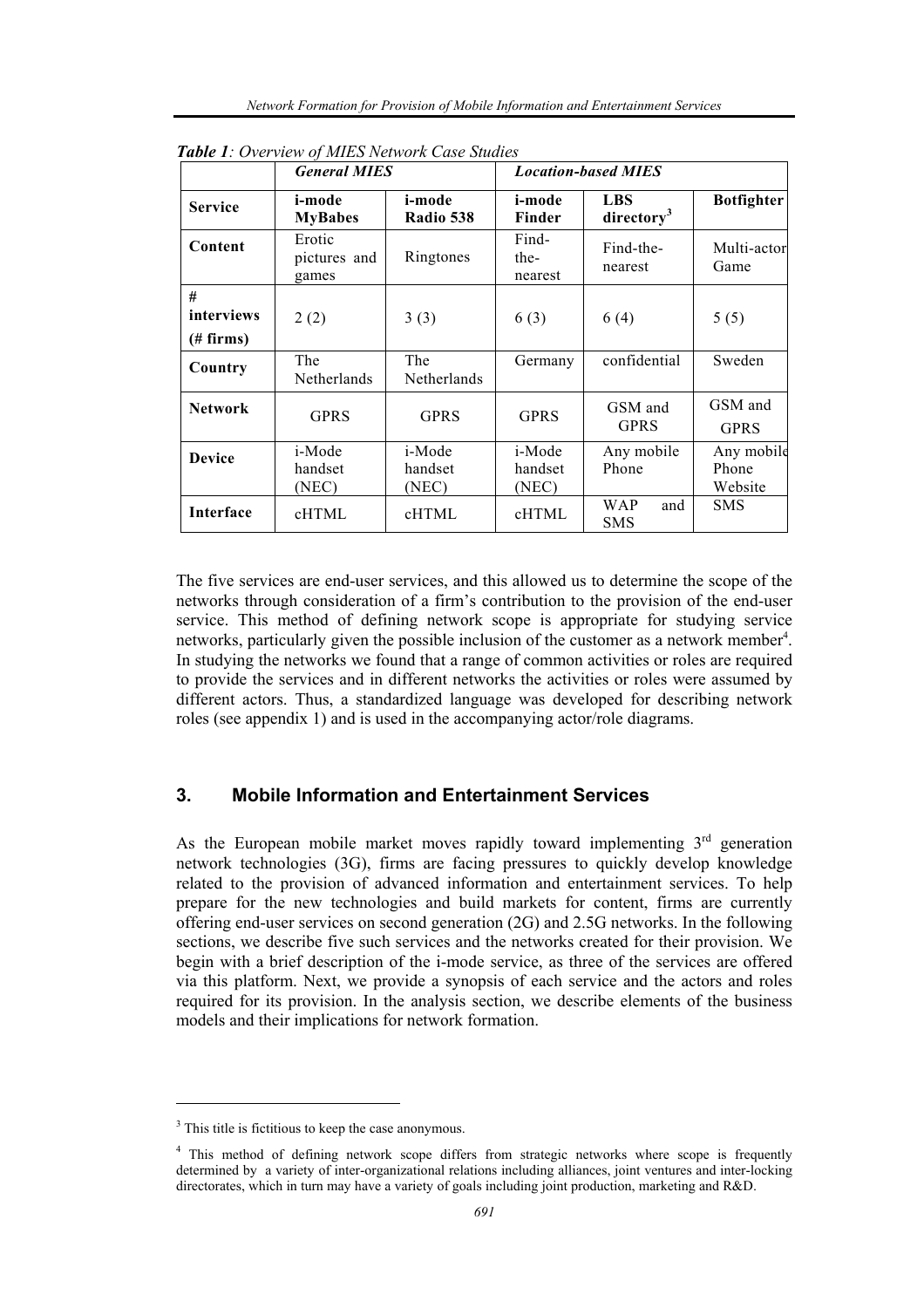#### *3.1 Service Networks: Case Studies*

The three European i-mode services are 'myBabes', 'Radio538 ringtunes' and 'Finder'. These services are based on the Japanese i-mode model, launched by NTT DoCoMo in 1999. Through an agreement deriving from the 15% ownership stake of NTT DoCoMo in KPN Mobile, the latter licenses the i-mode concept for the Dutch market and - by their daughter company E-Plus - for the German market. I-mode services are offered through an operator-run portal and are implemented through a business model that aims to establish a uniform set of governance mechanisms across a broad range of operatorcontent provider relations<sup>5</sup>.

#### *3.1.1 myBabes*

*Service and network description.* A monthly subscription to myBabes allows a customer unlimited access to a variety of genres of erotic content at the myBabes site. There customers can view photos in different categories (topless, bikini, etc.), access games (Stripjack and HotOrNot) and store their favorite photos in a photo album for easy reference. The interfirm service network that provisions this service, depicted in Figure 3, includes the actors KPN Mobile, iMedia and raw content suppliers. iMedia is a media firm, which purchases content through market-based transactions with Internet firms and then modifies the content to meet the standards for the i-mode service.



*Figure 3: myBabes Actors and Roles Diagram* 

#### *3.1.2 Radio538*

l

*Service and network description.* A monthly subscription to the Radio 538 ringtunes service allows customers to download five ringtones from a variety of categories: music,

<sup>&</sup>lt;sup>5</sup> For a critical analysis of i-mode in Japan see working papers by Funk at  $\frac{http://www.rieb.kobe-1}{http://www.rieb.kobe-1}$  $u.ac.jp/~funk/$  and for an analysis of the introduction and acceptance of i-mode services see Ratliff (2002).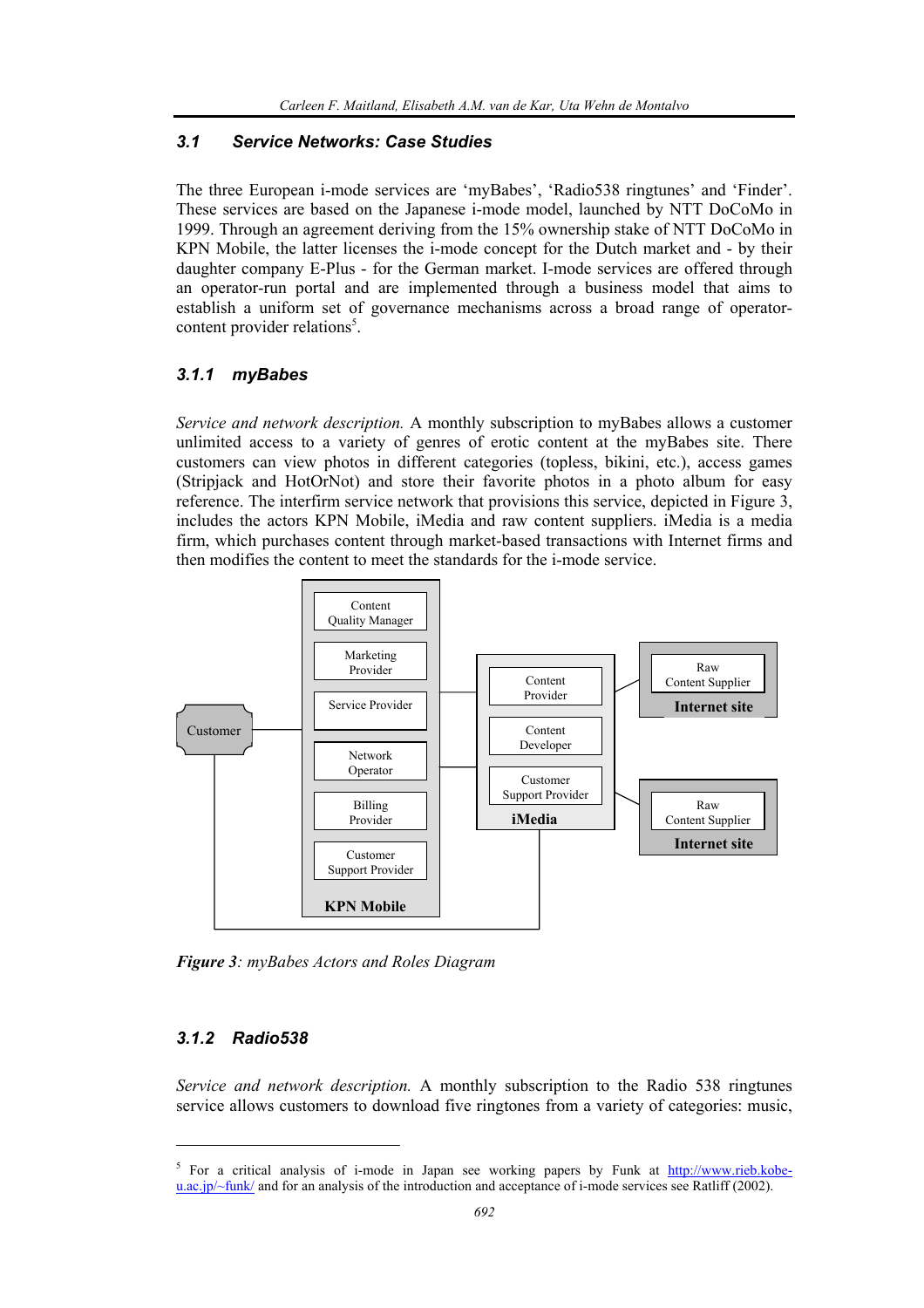voices and sounds. Radio 538 branded their service as 'ringtunes' to distinguish the service from other 'ringtone' services on the KPN Mobile i-mode portal. The i-mode handset, manufactured by NEC, allows customers to store a total of 13 polyphonic (16 chord) ringtones. The Radio538 service network, depicted in Figure 4, includes KPN Mobile, Radio538, Tutch Mobile Media B.V., Jingle Hell, Faith and BumaStemra. Radio538 is a Dutch media firm that owns and operates a popular radio station. The ringtones are developed by several means that include the participation of the Radio538 DJs, Tutch and Jingle Hell, which turns popular music into ringtones. Permission to use the popular songs for ringtones is obtained through a copyright clearinghouse, BumaStemra, and the software that makes the ringtones available via the i-mode service is provided by Faith.



*Figure 4: Radio 538 Ringtune Actors and Roles* 

#### *3.1.3 Finder*

*Service and network description.* Finder is a location-based i-mode service offered by E-Plus. The service enables the consumer to find the nearest hotel, restaurant, taxi or ATM. The content and geographical information are updated on a regular basis and stored in databases on the application platform. When a customer sends a request for information to the application platform, its position information is combined with the content and geographical information and the customer receives the desired information. The interfirm service network, depicted in Figure 5, includes the operator E-Plus and Webraska, a worldwide provider of location-based services and telematics software solutions. Webraska also serves as the intermediary between E-Plus and the content providers together with the geographical information provider. Cell Point provides the positioning equipment.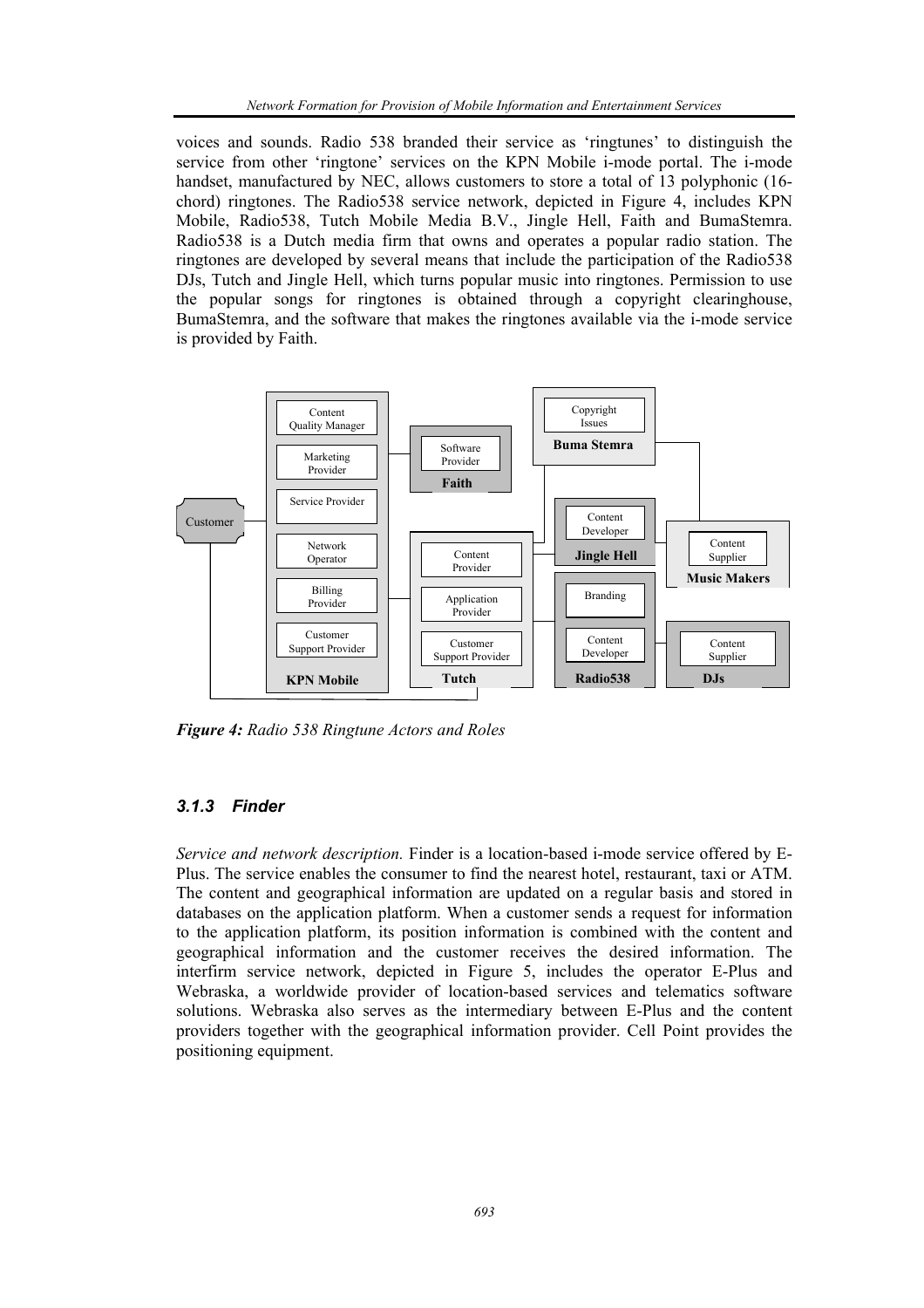

*Figure 5: Finder Service Actors and Roles* 

#### *3.1.4 LBS Directory*

l

*Service and network description.* The LBS directory service is a location based service offered via WAP and SMS. It offers directory-type location information for ATMs, taxis, cinema, hotels, restaurants, events, emergency pharmacies, and fastfood. The service is produced in two steps. In the first step, the content is aggregated, aligned technically (in terms of file formats), geo-coded<sup>6</sup>, checked for quality assurance and then transferred at regular intervals to the operator in an ongoing process. The second step consists of the actual provision of the service, i.e. receiving a service request from the user, positioning the user, matching the request with appropriate content and passing the response, with routing information, back to the user. These two levels of implementation are a result of the service design and implementation that was driven by the operator. The interfirm service network, depicted in Figure 6, consists of the operator, which fulfills a majority of the roles, an intermediary, and a group of content providers specifically chosen to provide pre-determined content categories.

<sup>6</sup> Geocoding is the process of associating x,y location coordinates with each item in a database. For example, each restaurant entry in the database will have an accompanying field of x,y location data.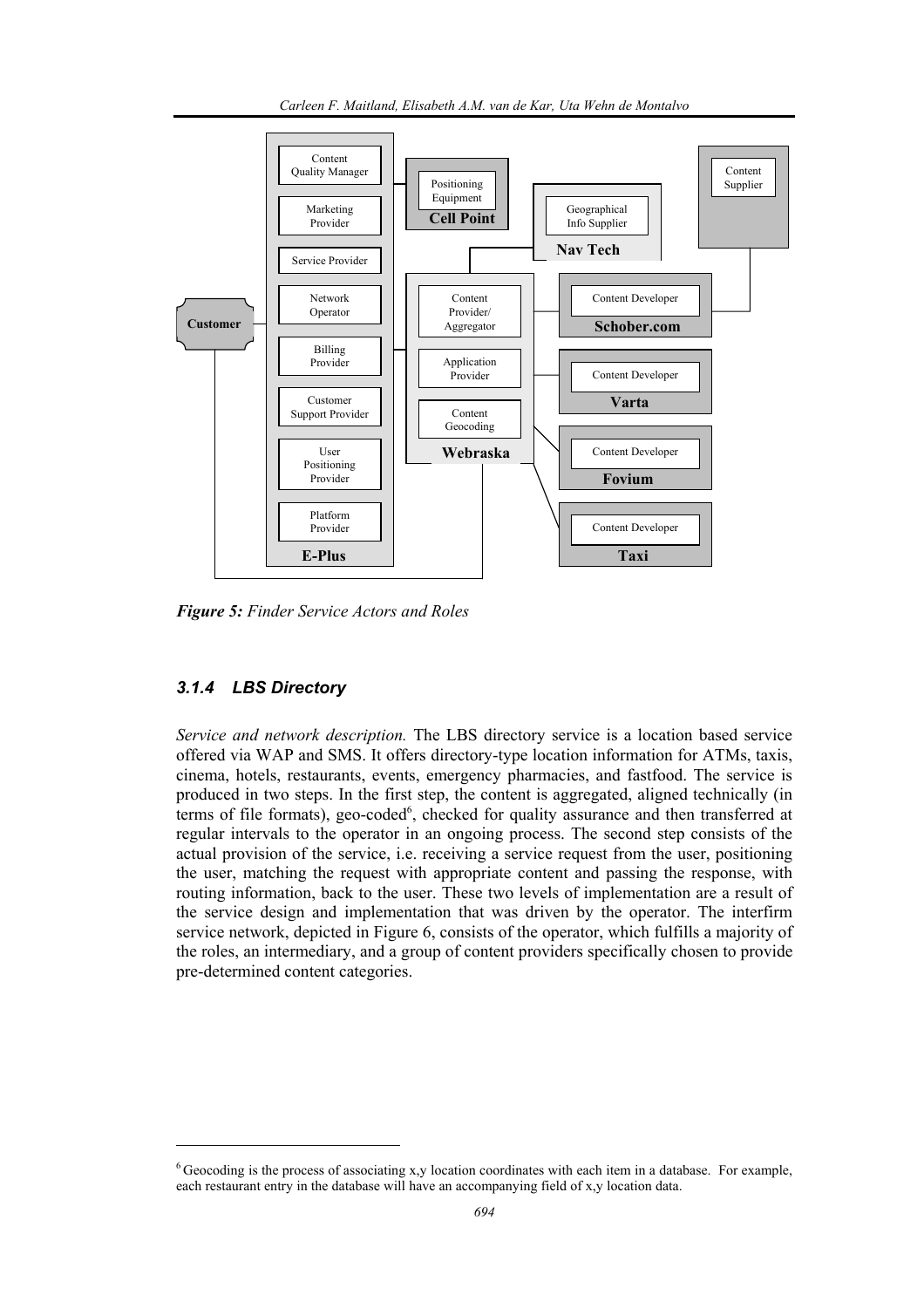

*Figure 6: LBS Directory Actors and Roles Diagram* 

## *3.1.5 Botfighter7*

l

*Service and network description.* Botfighter is the world's first location-based mobile game that uses mobile positioning information from an operator's network and is played using a standard GSM phone with SMS capabilities. On a website, the player designs a robot, which will be used to carry out a mission. The mission, which is obtained through the phone or website, involves another player, either a friend or one that is randomly assigned. Information concerning the location of the opponent is provided through the robot's radar system (the mobile handset). On the website users can upgrade their robots, buy weapons, view high scores and get information on their current mission. They can also form clans, which gang up on one another. Thus, the website is used for community building and to create an exciting game atmosphere, while the action of the game is carried out on the mobile phone. Botfighter's service network, depicted in Figure 7, consists of Telia, Ericsson, Mobilaris and It's Alive!, Cartesia, Genuity and the end-user, who provide content via the game's website. The service was conceived by It's Alive!, which maintains the game and organizes the website and the geographical information. The game, along with other Telia content, is hosted on a platform by Mobilaris. Ericsson provides the positioning equipment.

 $<sup>7</sup>$  The data for this case were collected by Wouter Hoff and are reported in Hoff, W., H.-J. Van De Meeberg</sup> and P. Ballon (2002).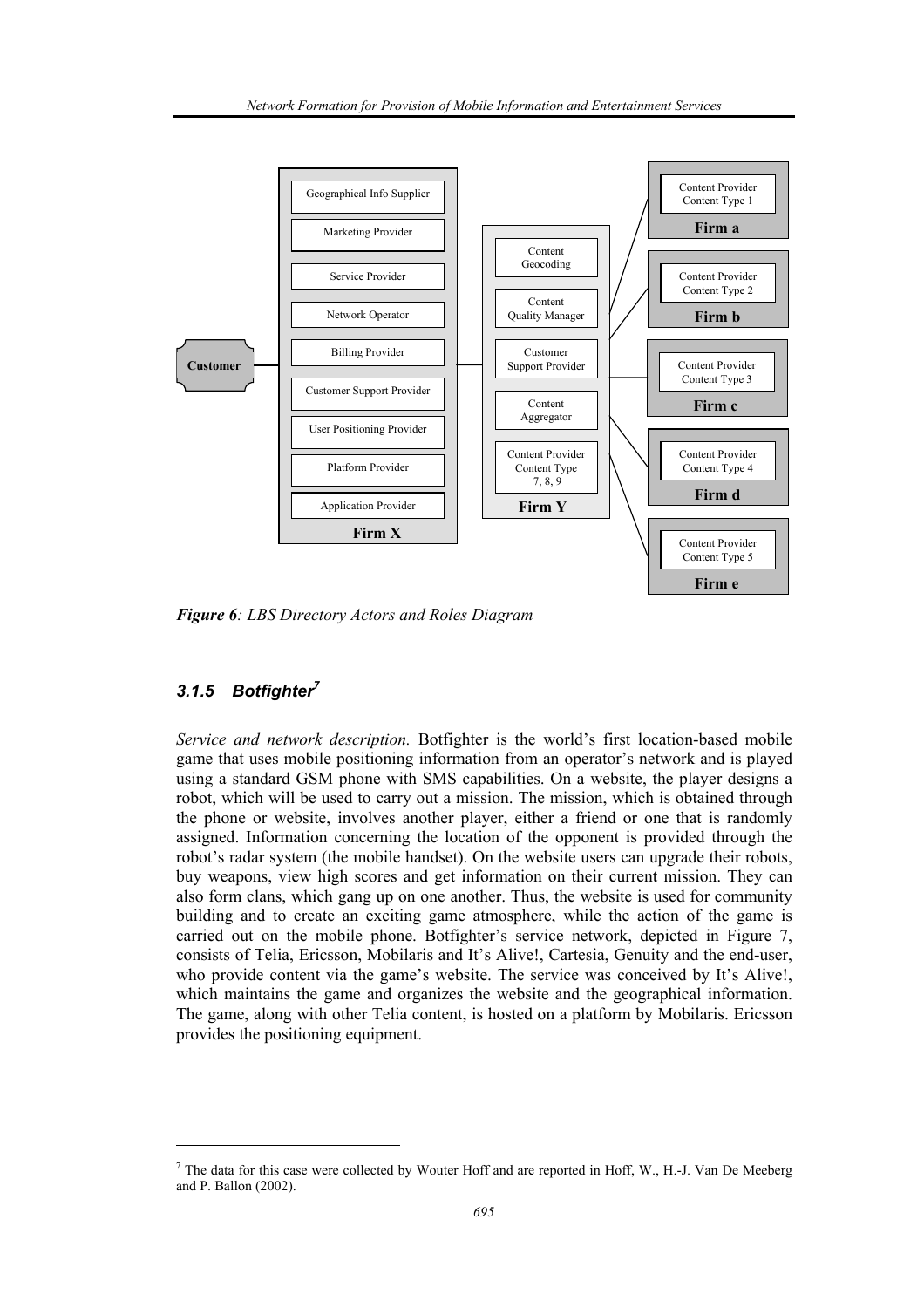

*Figure 7: Botfighter Actors and Roles Diagram* 

#### *3.2 Analysis*

In our model, shown in Figure 1, we propose that network formation is partially shaped by the business model, in particular the revenue model and the benefits of network membership. In the following sections we compare the revenue models and benefits of network membership for the five services and explain their implications for network formation.

#### *3.2.1 Revenue Models*

The revenue models of the three i-mode services (myBabes, Radio538 Ringtunes and Finder) are based on the standard i-mode revenue sharing plan. The revenue model limits the monthly tariff content providers can charge, creating an incentive for content providers to sign up large numbers of users. In Europe, the limit is Euro 2 per month.

Despite this cap on monthly subscription prices, many content providers are attracted to the i-mode service due to its potential market as well as the operator's billing mechanism. For approved content providers, KPN Mobile/E-plus provides billing and collection service for the price of 14% of the content providers' revenues. From the end-user's perspective, for access to the content provider's site one incurs monthly charges of Euro 2 for the content subscription, Euro 3 for the i-mode subscription, and the normal mobile telephone subscription (varies), in addition to a volume-sensitive data fee of approximately Euro 0,01 per 1 Kb.

Although this standard model between the operator and the content providers is the same among all three services, beyond the content providers the revenue models vary significantly. In the Radio538 and Finder cases, the wide array of actors involved in producing the content have to share some portion of the revenues transferred from the operator to the content provider/aggregator, while in the myBabes case iMedia simply purchases content through market-based transactions with a variety of Internet sites. In the Finder case, Webraska makes individual contractual arrangements with each content provider, who in turn share their revenues with content suppliers. Moreover, both the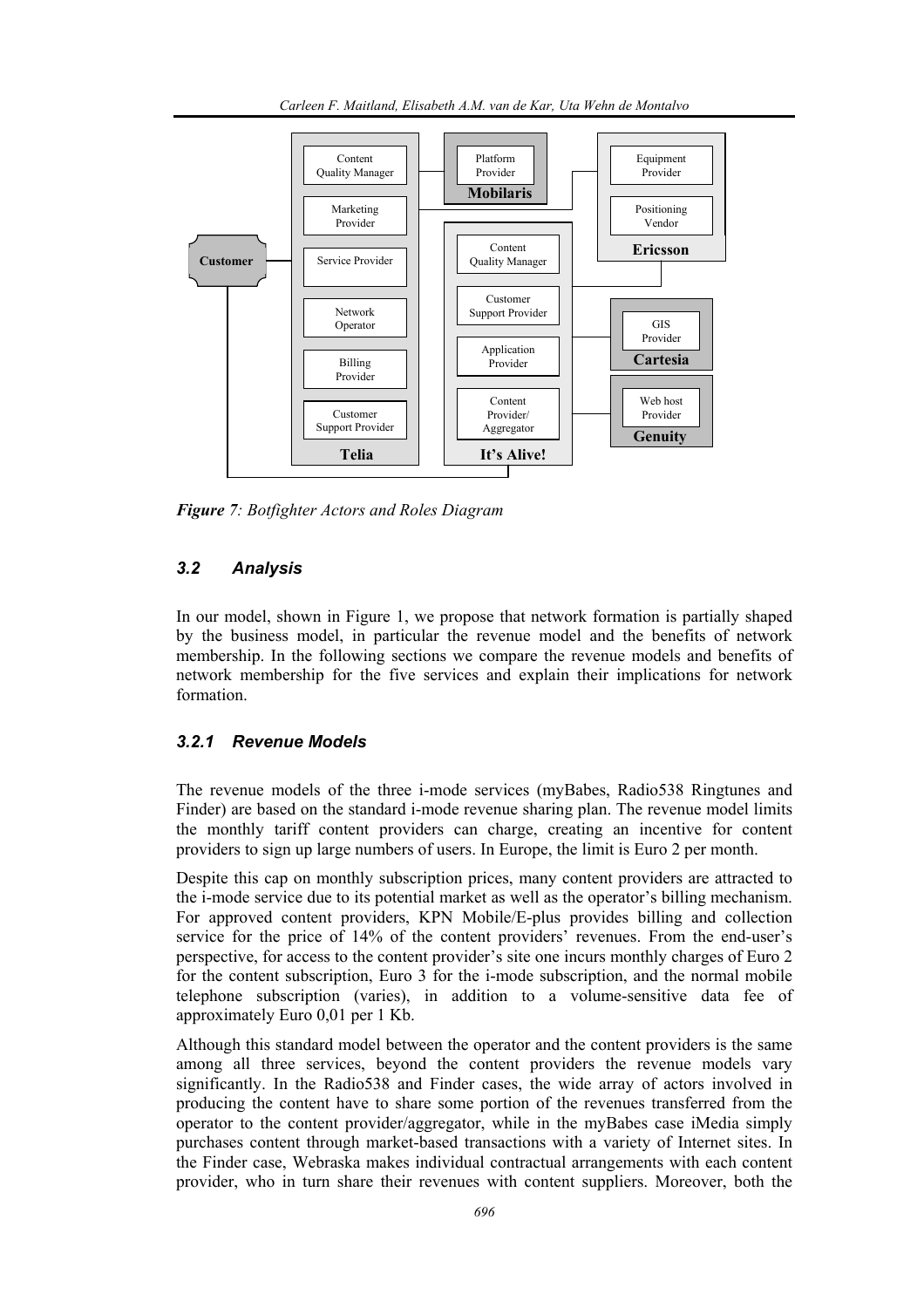Radio538 and Finder cases include additional revenue streams. In the Radio538 case the additional revenue flow exists due to a joint marketing agreement whereby KPN Mobile can use available Radio538 advertising spots, while in the Finder case the additional revenue stream is the Euro 0.30 retained by E-Plus for the positioning information. The Euro 0.30 is collected independent of the number of times the customer uses the locationbased service.

The revenue models for the remaining two cases, the LBS service and Botfighter*,* are quite different from the i-mode cases. For the LBS service the customers pay the operator 50 eurocents per request via WAP or SMS. The operator has a revenue sharing arrangement with the intermediary, who in turn has autonomy to make different contractual arrangements with the various content providers. In the Botfighter case, the end-customer pays Telia per SMS message sent. It's Alive!, the game creator, received an up-front payment and continues to receive a flat monthly fee plus SMS revenue sharing. It's Alive!'s suppliers of geographical information and web hosting are paid a monthly license fee. Ericsson also receives a share of the SMS revenues, while Mobilaris receives a monthly licensing fee for use of its platform.

# *3.2.2 Benefits of Membership*

Although network membership has both positive and negative effects for firms (for a review see Alter and Hage 1993), here we are concerned exclusively with the benefits. Examples of potential benefits include the creation of value, learning and market entry (Gulati & Gargiulo 1999; Gulati, Nohria et al. 2000). Below we examine each service network and assess the potential benefits network membership may present.

In the three *i-mode cases* one benefit of joining this network is the ability to provide content delivered to a high quality handset that would actually be available in the market. This is a significant problem in the mobile industry, with the failure of previous mobile content initiatives partially attributed to the poor quality and late arrival of handsets (Kar, 2002). Recognizing this, for its i-mode service NTT DoCoMo established exclusive relationships with a small set of manufacturers and worked jointly to design the handset and ensure timely delivery. KPN Mobile/E-Plus replicated this strategy in their implementations of the business model.

The original i-mode business model was also designed to attract a broad range of content providers, making the overall service concept attractive. NTT DoCoMo developed a 'content governance' model whereby content providers submit content plans to the operator for approval before being allowed to offer services on the i-mode portal, which also provides access to the operator's billing services. The 'content governance' model also determines the location of content listings on the portal. Each quarter, the operator determines the most popular services - based on customer requests - and moves these listings to the top of the portal. Theoretically this process results in high quality content through competition between content providers for the top portal listings.

The individual i-mode cases also present firm-specific network membership benefits. In the *MyBabes* case, the content provider, iMedia, had already developed a service and a site for KPN Mobile's i-mode service. Although erotic content was expected to generate significant revenues, it did not fit with iMedia's existing portfolio of projects. However, given the investment made in launching their first site and with content readily available, iMedia decided to pursue the project. KPN Mobile was willing to work with iMedia because there were no other proposals for erotic content at that time and the operator expected this would draw more customers to the service.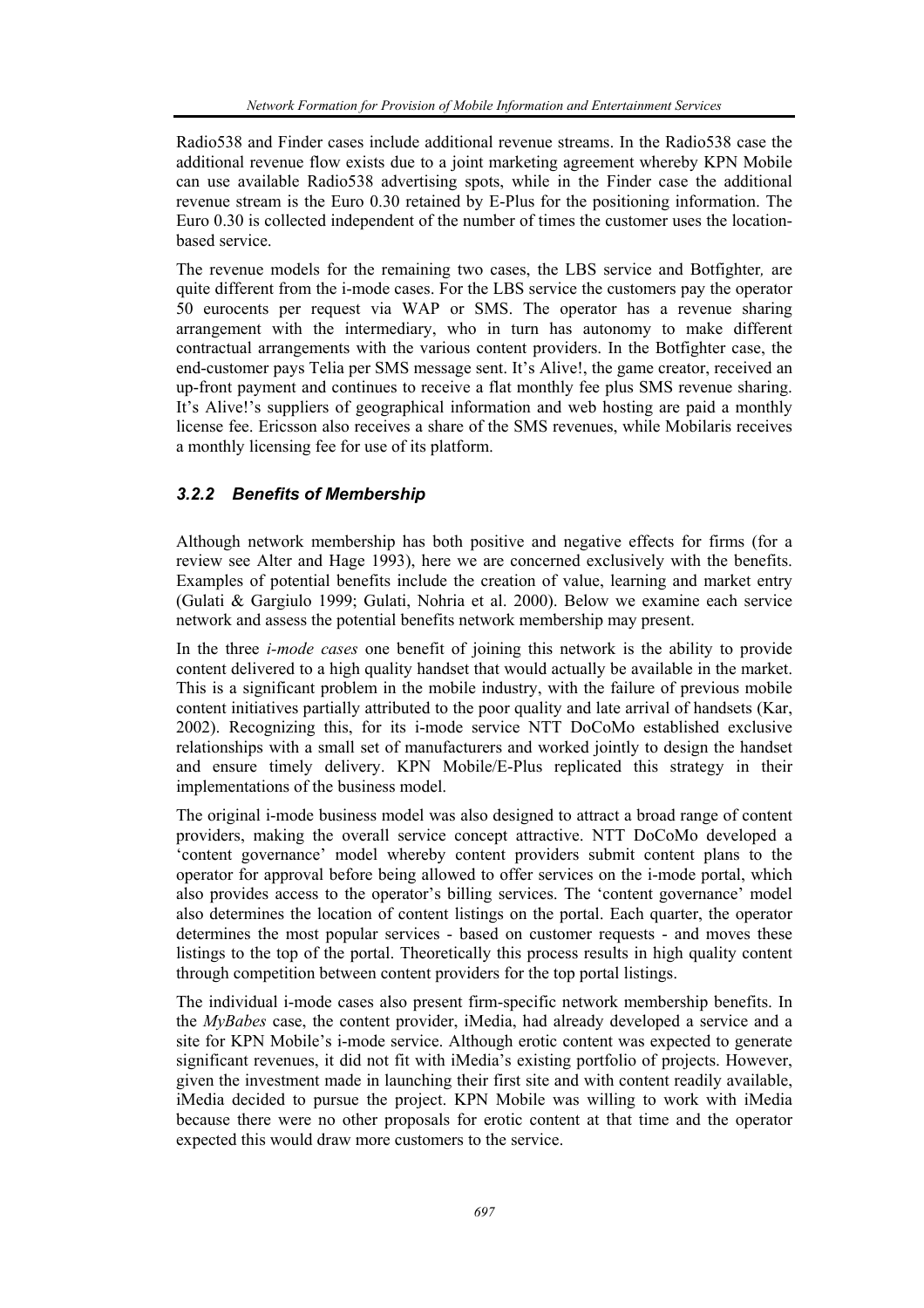In the *Radio538 case*, Radio 538's desired profile as an innovative company made offering an i-mode service a good strategic fit. Furthermore, the target market for the radio station, the ringtones and the i-mode service in general are similar. This created advantages for both Radio538 and KPN Mobile, resulting in a joint marketing agreement that leverages Radio538's national radio coverage and brand recognition in the i-mode target market. Also in this service network, the content and application provider Tutch has experience offering these services to other ringtone providers. In fact, Tutch provides ringtones for The Music Factory (TMF) and competes directly with Radio538 by offering ringtones under its own brand on KPN Mobile's i-mode portal. Thus, providing ringtones to Radio538 required little investment and created another revenue stream for Tutch.

In the *Finder* case, the last of the i-mode services, the operator E-Plus delivers locationbased content provided by Webraska. Unlike the Dutch operator who felt that the location service technologies were not yet adequately developed, the German operator was willing to launch a location-based service. Thus, this willingness of the operator to provide the location based service created a significant membership advantage for Webraska since location based services are their core business. Similarly, offering the service allows the operator to learn about the technology at the risk of disappointing customers. For the content developers, network membership provides a new channel to reach the customers, even if anticipated revenues are somewhat low.

The remaining two services represent slightly different network configurations and hence present different benefits to their participants. The *LBS directory* service is a result of the initiative of the operator who wanted to launch a true location-based service. They were aiming to provide as many of the service activities as possible in-house in order to learn how to run a location-based service. Furthermore, they wanted an intermediary to shield them from the wide variety of content providers that would be required to provide the service. In this very central role the operator was involved in the development of the service network, the network provision, the user positioning, and branding. The portfolio requirements in terms of content were drawn up jointly by the operator and the intermediary. The intermediary was then responsible for finding suitable content partners in the respective content categories. For the operator the primary motive for establishing the network and hence their benefit of membership was learning. The firm in the intermediary position also reported that the learning benefits were substantial.

The service network for *Botfighter* consists of a variety of firms, many of whom are involved in long term relations with other members. Telia and It's Alive continue to work together after several years. Their contract includes a clause that states the exclusivity of the game to Telia in Sweden for a term that now has exceeded. The contract has been extended with new features, however the base contract remains the same. A second relationship in this network is the one between Telia Mobile and Ericsson. Their relationship is in the form of a joint-venture called Team Positioning, which develops services based on GSM-based positioning. Hence, a major benefit of this network is the establishment long-term relationships between firms that overcome some of the volatility of the sector.

#### *3.2.3 Discussion*

Our model posits that characteristics of the business model, namely the revenue model and the benefits of network membership will shape network formation. Above we examined both of these components and we provide the highlights of our analysis here.

In all the cases the revenue models placed a cap on the charge for the end-user, whether it was based on standard SMS charges, as in Botfighter, or by the operator's analysis of what is best for the overall system, as in the i-mode cases. These models are likely to be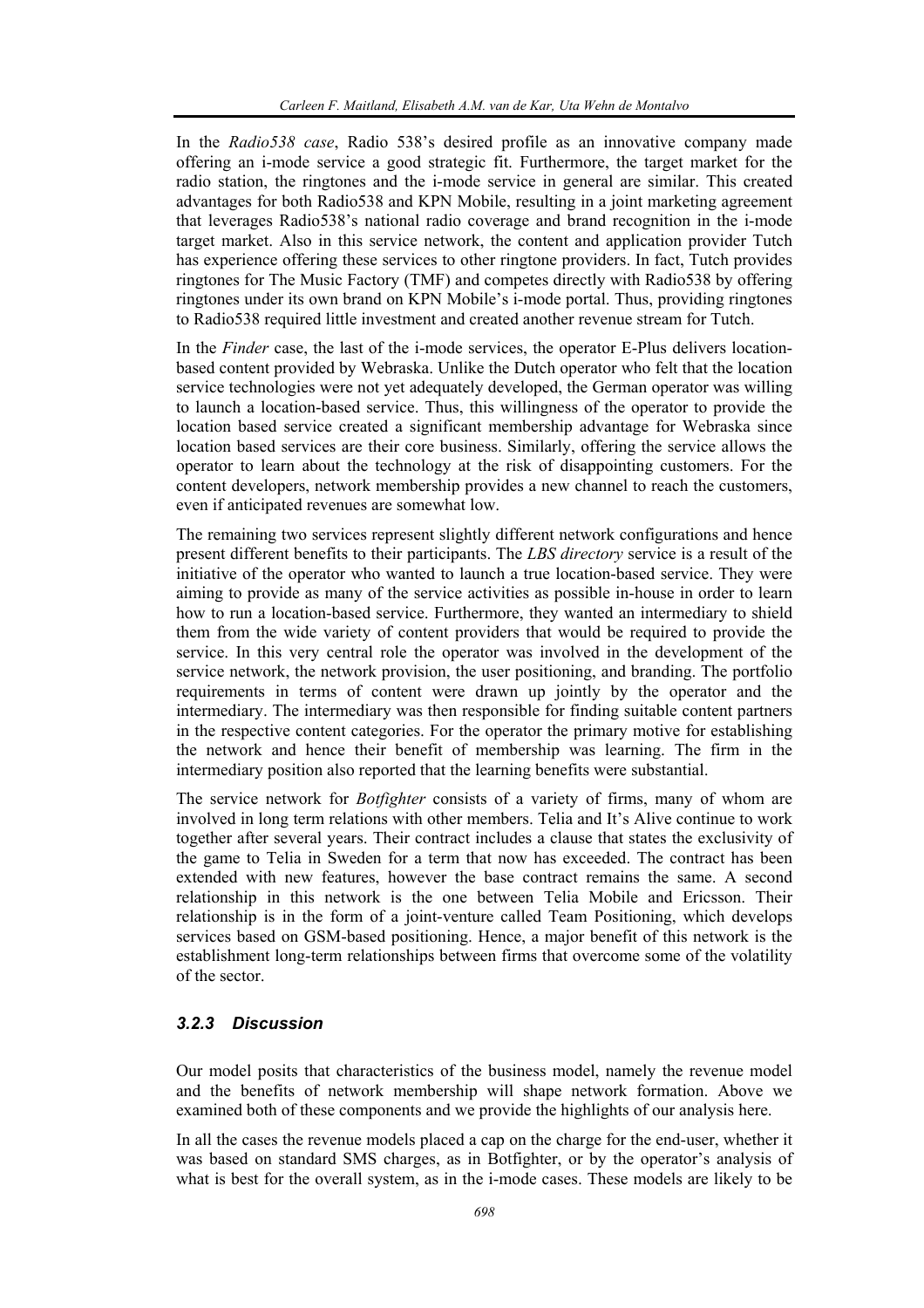seen as both drivers and barriers to network formation. The existence of the networks studied here indicates that some firms are in favor of such caps or that they do not provide a great enough incentive not to join. There are reports from Japan, however, that indicate some content providers are disgruntled about the price caps and bypass them by acting as 'unofficial sites', collecting their own revenues (Takahashi 2002).

In addition to considering the mere existence of networks, we must also consider whether the business model shapes the characteristics of networks. As mentioned earlier networks can be characterized both by the interaction in exchange among the members, as well as the flows of resources between them (Jones, Hesterley et al. 1997). The i-mode revenue model requires that the same terms be provided to all content providers, whether they are a small new entrant or an established entity such as Disney. This lack of differentiation in the implementation of the revenue model encourages arm's length relations in which neither the operator nor the content provider grant exclusivity. This is contrasted by the Botfighter case with its revenue model of licensing fees and revenue sharing implemented through exchange relations that are longer-term and provided temporary exclusivity.

In explaining both the existence of networks and the interactions in exchange, the benefits of network membership may also play a role. The above synopsis of the benefits of network membership for each case demonstrates how those benefits vary both across cases as well as within cases. Benefits included market entry and leveraging prior investments (myBabes), strategic fit and access to services (Radio538), first-mover advantages (Finder, Botfighter), and learning (Finder, LBS directory and Botfighter). These benefits provide a strong impetus for network formation and may explain variations in the exchange relations among the different networks as well.

## **4. Conclusions**

In this research we examined the phenomenon of network formation and in particular we made a preliminary investigation of the implications of a business model for the existence and characteristics of networks. The investigation occurred within the context of the mobile telecommunications industry, and was specifically concerned with networks formed for the provision of mobile information and entertainment services. Network formation in this context is unique due to the industry's high levels of uncertainty due to technical change, economic fluctuations, and uncertain demand for mobile information and entertainment services.

From our analysis of the five service networks we can conclude that

- 1. the relationship between revenue models and the existence of networks is unclear as they appear to both help and hinder formation, however they do appear to at least partially explain differences in exchange relations (more arm's length in the i-mode case versus tighter coupling in the other two).
- 2. the benefits of network membership appear to be a stronger driving force (at least in the short term) than revenue models for the formation of interfirm networks in mobile information and entertainment services.

This research, in which we explicate the relationship between network formation and business models, has implications for research on interfirm networks as well as that on business models. In terms of interfirm network theories, we have described a particular type of interfirm network: the service-specific network. This level of analysis allows the integration of issues such as service-specific business models into interfirm network research. Furthermore, this research has identified the implications of learning benefits of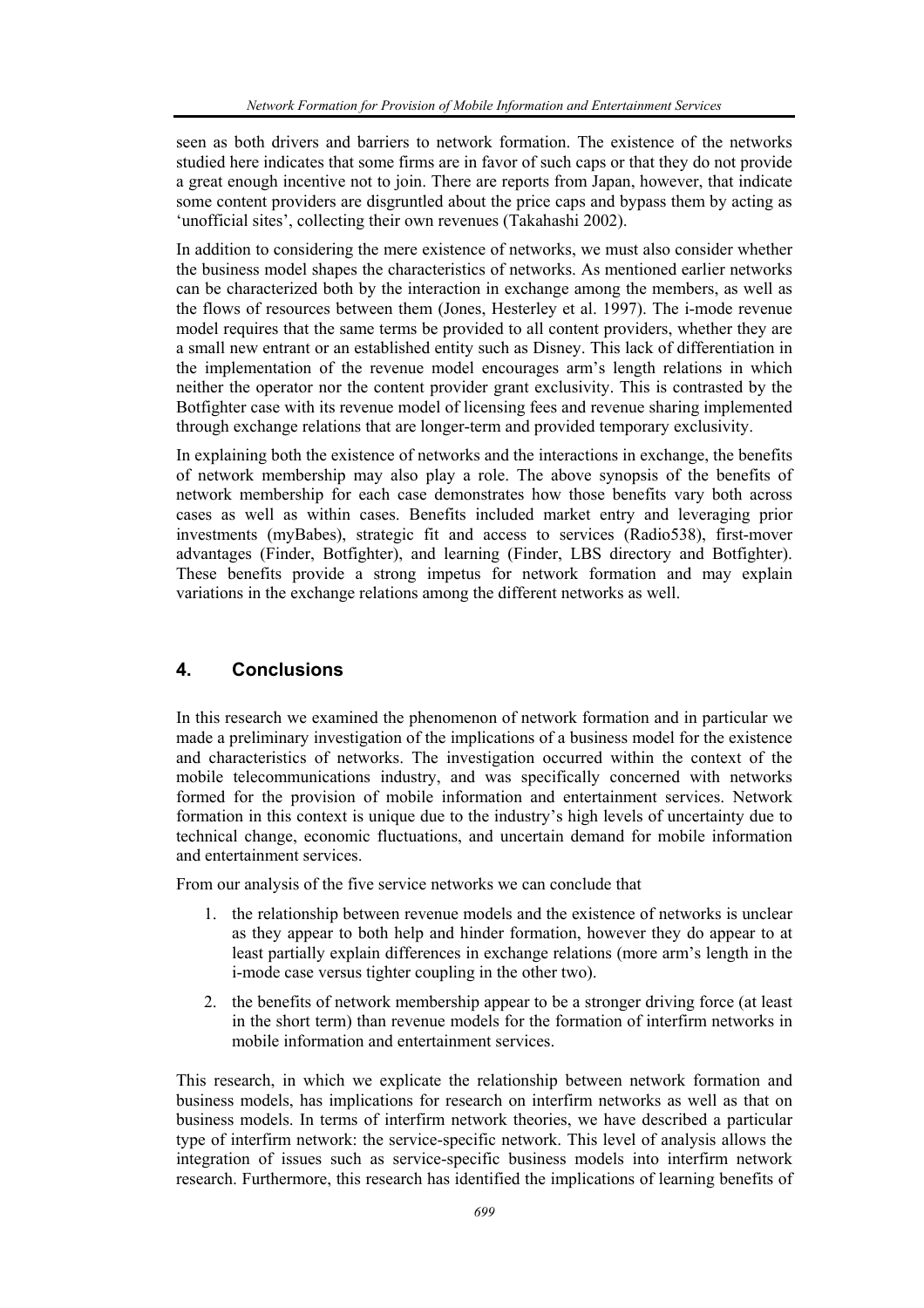network membership, as constructed by the business model, for network formation. This finding contributes to the existing literature on learning in interorganizational relations (Alter and Hage 1993; Ebers 1999); also referred to as learning races (Gulati, Nohria et al. 2000).

Moreover, by examining business models in which the formation of a network was required to launch the service, such as those of i-mode and the LBS, we highlight the significance of business models for network formation research. Additionally, the business model of i-mode, which is explicitly concerned with managing what they refer to as an 'ecosystem' of networked firms, highlights the weaknesses of the dyadic approach not only from the perspective of explanatory power, but also from a managerial perspective. If NTT DoCoMo had not adequately perceived the complexity and discipline necessary to manage this network of suppliers (issues such as treating a wide variety of firms as equals), it may have led to an entirely different business model and hence a different network of firms. This is not to say that dyadic relations are not important, only that there is a different level of analysis, the network that transcends them.

This research has provided only a brief glimpse of the wide variety of factors that can be used to explain interfirm service network formation. Future studies should explicitly investigate how business models, and in particular revenue models and problems of network membership, provide disincentives for network formation. Such an approach would provide a more nuanced understanding of the relationships between business models and network formation. Also a more clear understanding of the process of business modeling may also provide valuable insights to the process of network formation and vice versa. Finally, the idiosyncrasies of these findings related to the mobile industry could be teased out by replicating the study in a more stable industry.

### **References**

- Alter, C. and Hage, J. (1993). Organisations Working Together. Newbury Park: Sage Publications.
- Brown, J. E. and C. Hendry (1998). "Industrial Districts and Supply Chains as Vehicles for Managerial and Organizational Learning." International Studies of Management and Organization **27**(4): 127-157.
- Castells, M. (1996). The Rise of the Network Society. Oxford, Blackwell Publishers.
- Cook, D. P., C.-H. Goh, et al. (1999). "Service Typology: A state of the art survey." Production and Operations Management **8**(3): 318-335.
- Doz, Y. L., P. M. Olk, et al. (2000). "Formation processes of R&D consortia: Which path to take? Where does it lead?" Strategic Management Journal **21**: 239-266.
- Dyer, J. H. and K. Nobeoka (2000). "Creating and managing a high-performance knowledge-sharing network: The Toyota case." Strategic Management Journal **21**: 345-367.
- Ebers, M. (1999). "The Dynamics of Inter-Organizational Relationships" in S.B. Andrews and D. Knoke (Eds) Network in and around Organizations, vol.16, Stamford, Connecticut, Jai Press Inc.: 31-56.
- Granovetter, M. (1994). Business Groups. The Handbook of Economic Sociology. N. J. Smelser and R. Swedberg. Princeton, N.J., Princeton University Press**:** 453-475.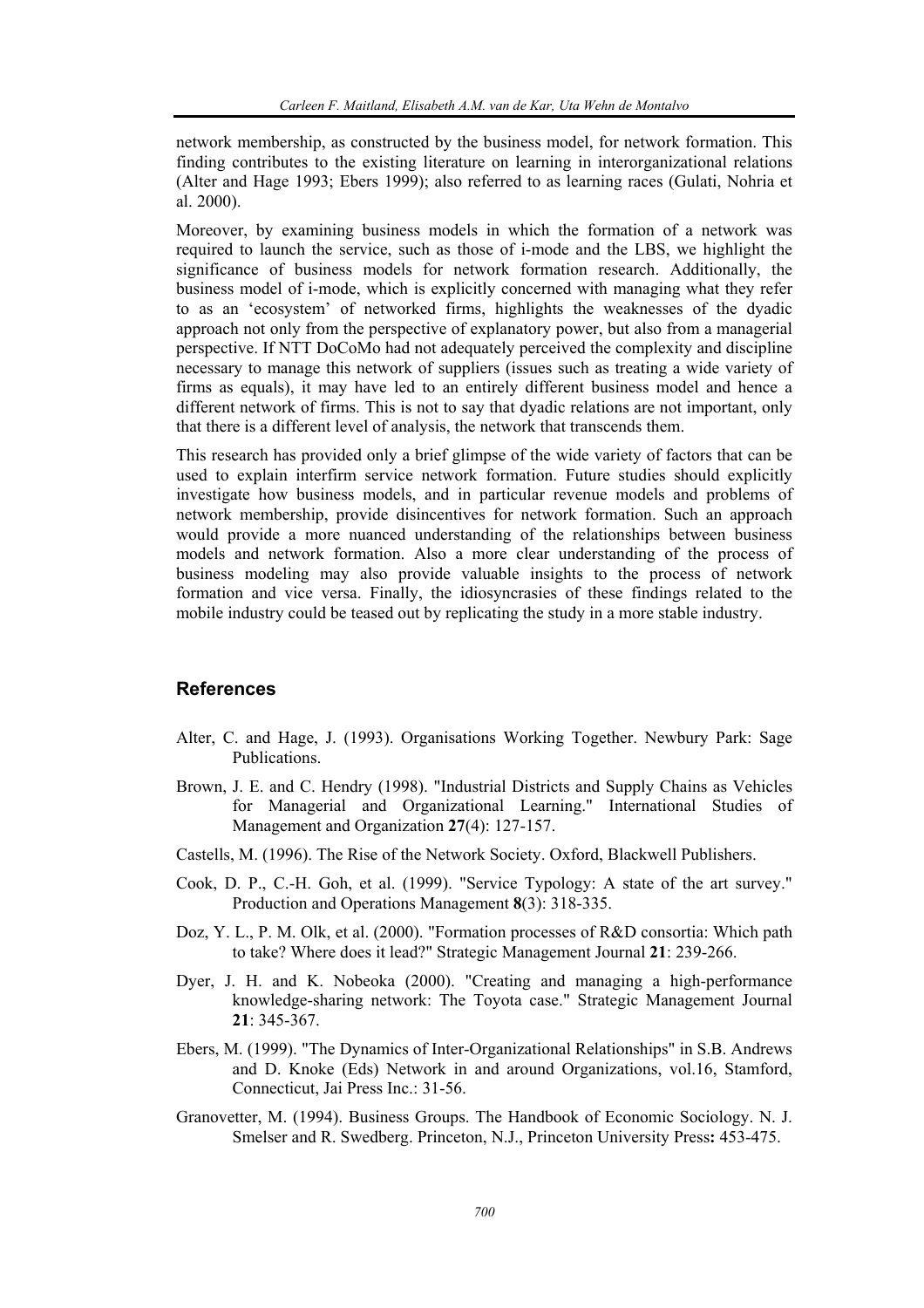- Gulati, R. and M. Gargiulo (1999). "Where do interorganizational networks come from?" American Journal of Sociology **104**(5): 1439-1493.
- Gulati, R., N. Nohria, et al. (2000). "Strategic Networks." Strategic Management Journal **21**: 203-215.
- Hawkins, R. (2002) "Do Business Models matter?" Position paper presented to the international BITA B4U workshop, Business models for Innovative Mobile Services. Delft, The Netherlands, 15-16 November.
- Hite, J. M. and W. S. Hesterly (2001). "The evolution of firm networks: from emergence to early growth of the firm." Strategic Management Journal **22**: 275-286.
- Hoff, W., H.-J. Van De Meeberg and P. Ballon (2002) BITA Case Study report: Botfighters Case. BITA working paper, unpublished.
- Jackson, M. O. and A. Wolinsky (1996). "A Strategic Model of Social and Economic Networks." Journal of Economic Theory **71**: 44-74.
- Jones, C., W. Hesterly, et al. (1998). "Professional service constellations: how strategies and capabilities influence collaborative stability and change." Organization Science **9**(3): 396-410.
- Jones, C., W. S. Hesterly, et al. (1997). "A general theory of network governance: Exchange conditions and social mechanisms." The Academy of Management Review **22**(4): 911-945.
- Kar, E.A.M. van de (2002). The introduction of M-info a teaching case. In: Conference proceedings of the fourteenth Bled electronic commerce conference; Bled, Slovenia; June 17-19. Pages 650-671.
- Madhok, A., and S.B. Tallman (1998). "Resources, Transactions and Rents: Managing Value Through Interfirm Collaborative Relationships." Organization Science **9**(3):326-339.
- O'Farell, P.N. and P.A. Wood (1999) "Formation of strategic alliances in business services: Towards a new client-oriented conceptual framework." The Services Industries Journal **19**(1): 133-151.
- Oliver, C. (1990). "Determinants of Interorganizational Relationships: Integration and Future Directions." Academy of Management Review **15**(2): 241-265.
- Ratliff, J.M. (2002). "NTT DoCoMo and its i-mode success: Origins and implications" California Management Review **44**(3): 55-71.
- Sampson, S. E. (2000). "Customer-supplier duality and bidirectional supply chains in service organizations." International Journal of Service Industry Management **11**(4): 348-362.
- Sydow, J., B. van Well, et al. (1998). "Networked Networks: Financial Services Networks in the Context of Their Industry." International Studies of Management and Organization **27**(4): 47-75.
- Sydow, J. and A. Windeler (1998). "Organizing and Evaluating Interfirm Networks: A Structurationist Perspective on Network Processes and Effectiveness." Organization Science **9**(3): 265-284.
- Takahashi (2002). Content Provider's Satisfaction in Their Relationship with the Operator:Case study on i-mode. Unpublished Master's Thesis. Delft University of Technology, November 2002.
- Timmers, P. (1998). "Business Models for Electronic Markets". Electronic Markets, 8(2): 3-8.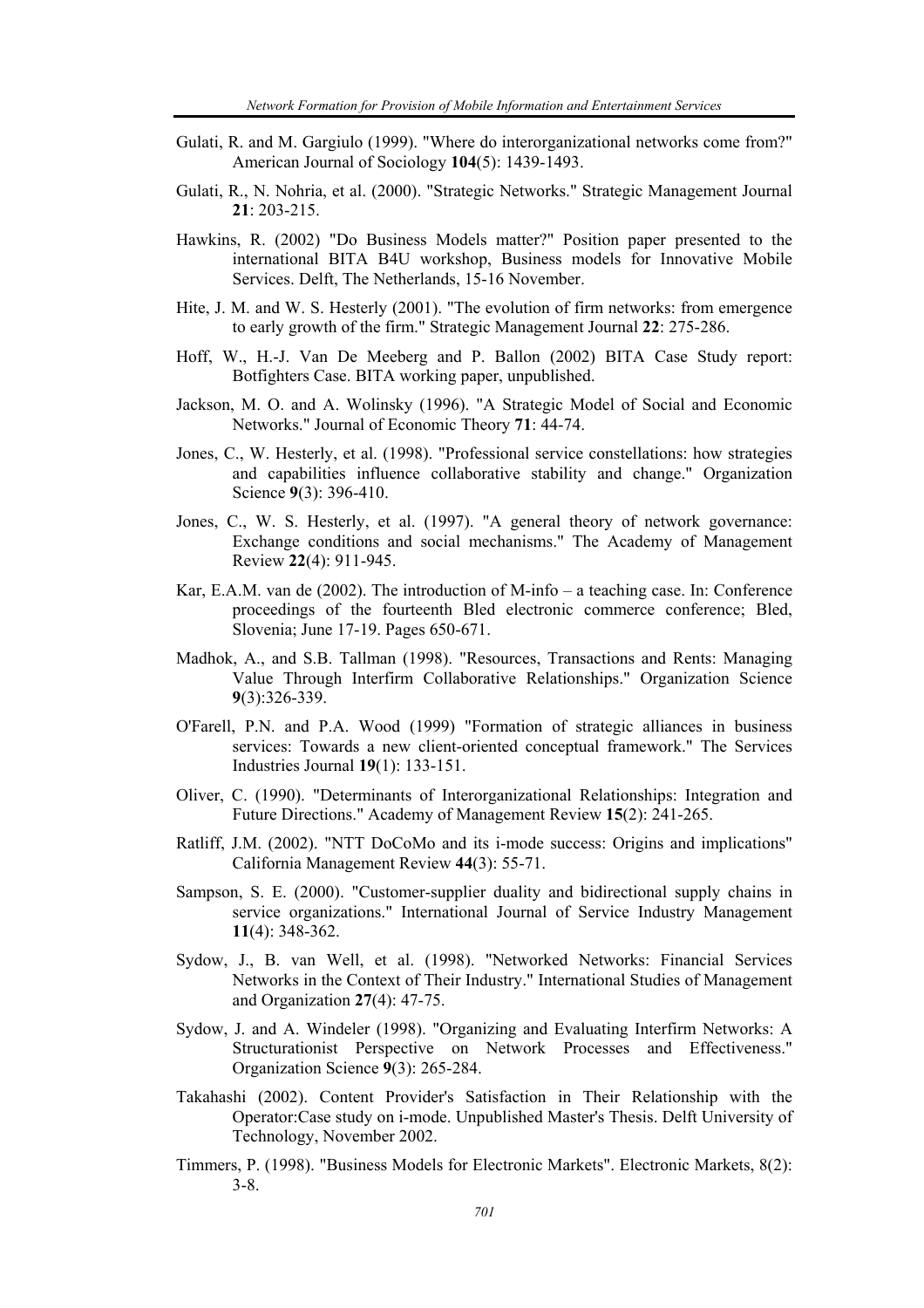Wigand, R., A. Picot, et al. (1997). Information, Organization and Management. New York, John Wiley & Sons.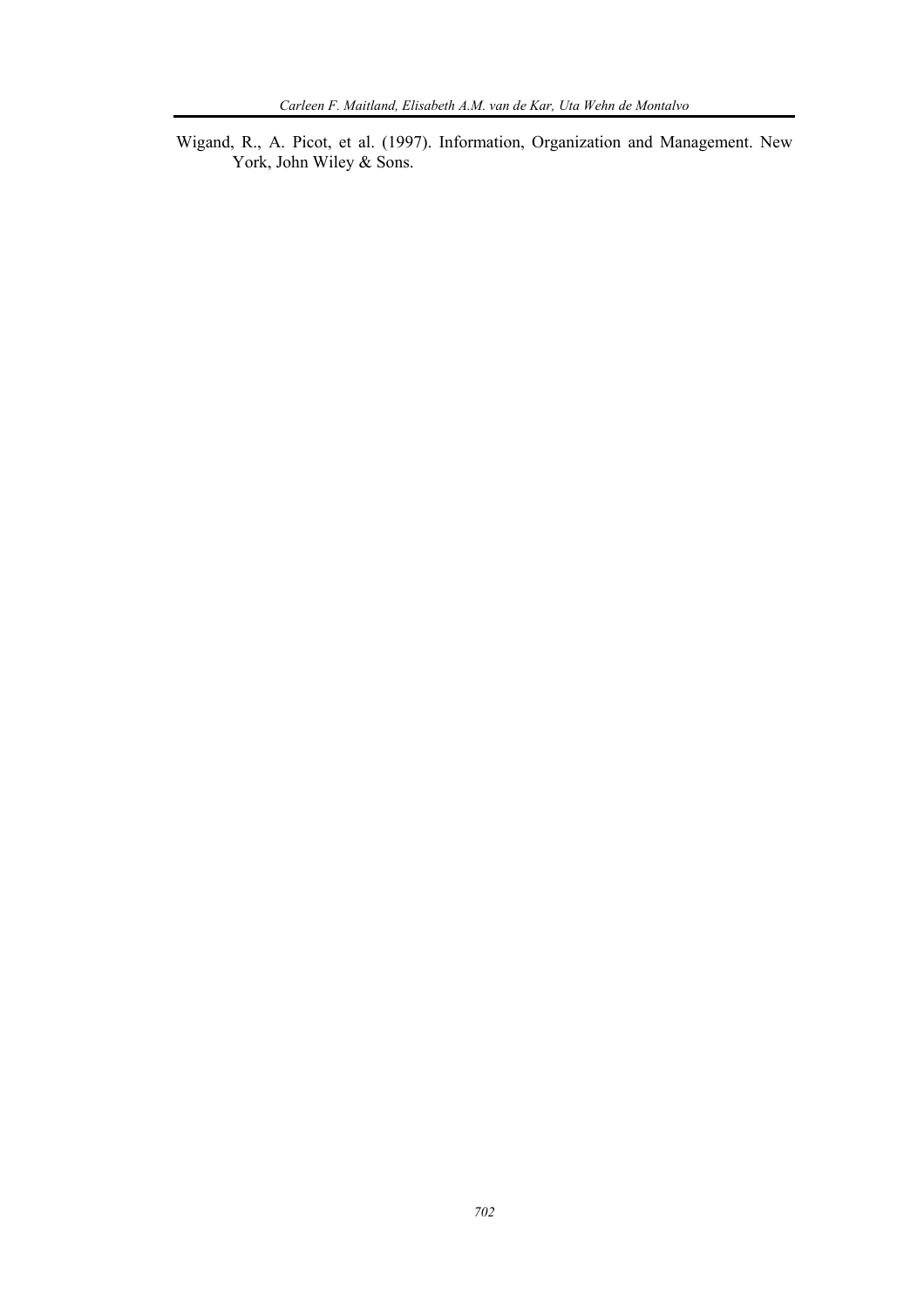# *Appendix 1: Roles for Producing MIES*

| <b>Tuble 1.</b> Role Definitions |                                                                                                                                                                   |  |  |  |  |  |  |
|----------------------------------|-------------------------------------------------------------------------------------------------------------------------------------------------------------------|--|--|--|--|--|--|
| <b>Roles</b>                     | <b>Definitions</b>                                                                                                                                                |  |  |  |  |  |  |
| Functionality related roles      |                                                                                                                                                                   |  |  |  |  |  |  |
| Service provider                 | Provides billable service to the end consumer                                                                                                                     |  |  |  |  |  |  |
| Network operator                 | Operates the mobile telecommunications network over which<br>the data (service) is transmitted                                                                    |  |  |  |  |  |  |
| Platform provider                | Provides the software that defines the general platform on<br>which a variety of services are run                                                                 |  |  |  |  |  |  |
| Application provider             | Provides the software that makes a service possible and that<br>sits on top of the platform                                                                       |  |  |  |  |  |  |
| Web hosting/presence provider    | Operates and maintains the server that hosts a website that is an<br>integral part of the service, particularly relevant to the further<br>development of content |  |  |  |  |  |  |
| Content supply chain roles       |                                                                                                                                                                   |  |  |  |  |  |  |
| Raw content supplier             | Supplies content in a format unusable for the mobile service $\&$<br>terminal                                                                                     |  |  |  |  |  |  |
| Content developer                | Transforms raw content into content appropriate for the service<br>as well as the mobile terminal                                                                 |  |  |  |  |  |  |
| Content provider                 | 'appropriate'/transformed content to the service<br>Provides<br>provider                                                                                          |  |  |  |  |  |  |
| Content aggregator               | Serves as an intermediary between the service provider and the<br>content providers                                                                               |  |  |  |  |  |  |
| Hardware roles                   |                                                                                                                                                                   |  |  |  |  |  |  |
| Equipment provider               | Provides the hardware (physical components of network)                                                                                                            |  |  |  |  |  |  |
| Handset supplier                 | Supplies platform or service-specific handsets                                                                                                                    |  |  |  |  |  |  |
| Customer relation roles          |                                                                                                                                                                   |  |  |  |  |  |  |
| Billing provider                 | Provides billing services to collect revenues from end<br>consumers                                                                                               |  |  |  |  |  |  |
| Marketing provider               | Markets the service                                                                                                                                               |  |  |  |  |  |  |
| Customer support provider        | Point of contact for customer queries regarding the service;<br>responds to customer queries                                                                      |  |  |  |  |  |  |
| Content quality manager          | Monitors and improves content quality                                                                                                                             |  |  |  |  |  |  |
| LBS roles                        |                                                                                                                                                                   |  |  |  |  |  |  |
| Content geo-coding provider      | Adds x/y coordinates to the content                                                                                                                               |  |  |  |  |  |  |
| User positioning                 | Provides the position information of the mobile device                                                                                                            |  |  |  |  |  |  |
| Positioning technology vendor    | Supplies user positioning equipment                                                                                                                               |  |  |  |  |  |  |
| GIS provider                     | Provides<br>geographical information<br>(and<br><b>GIS</b><br>services)<br>necessary to indicate location information of relevant content                         |  |  |  |  |  |  |

# *Table 1: Role Definitions*